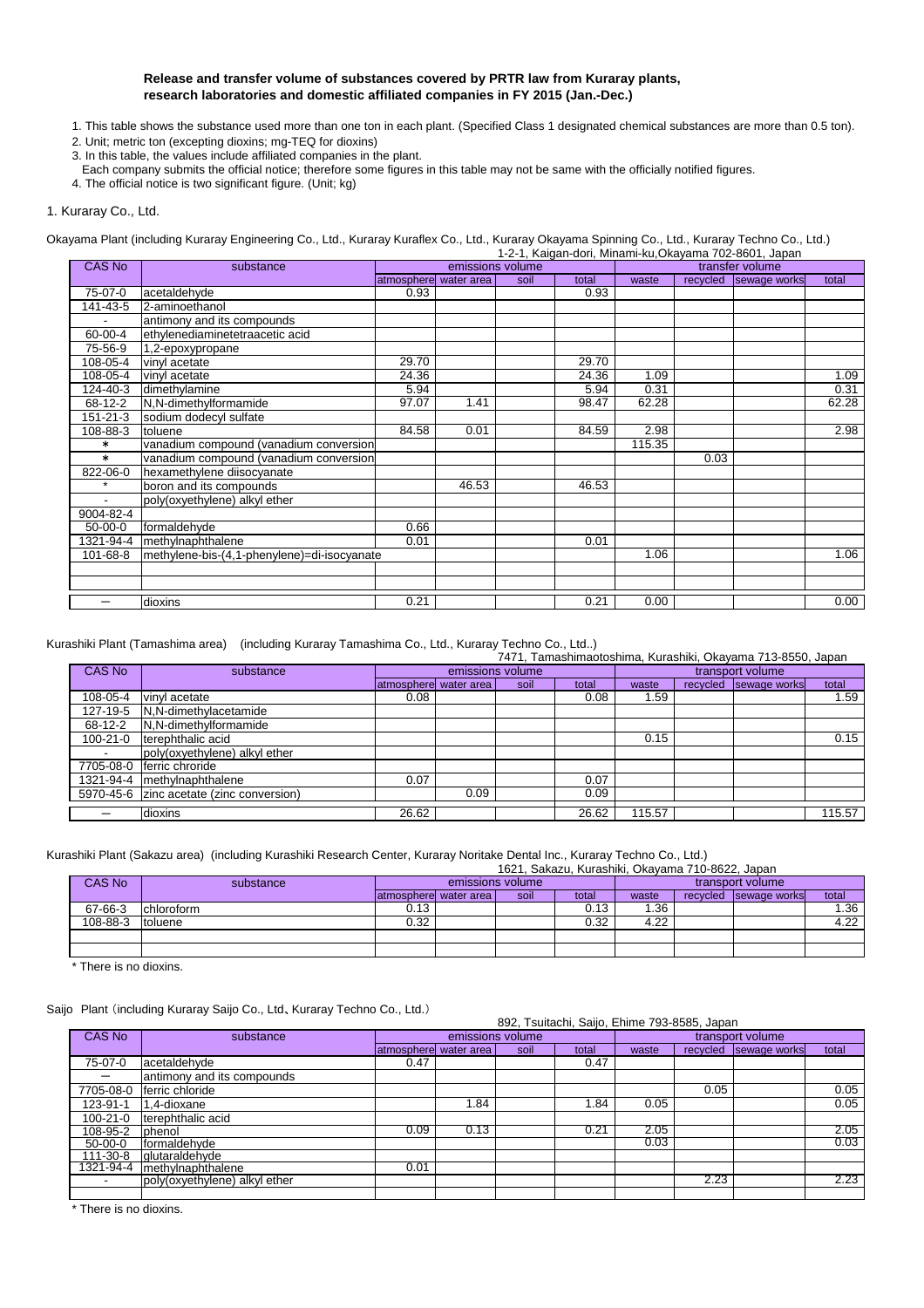# Niigata Plant (including Kuraray Noritake Dental Inc., Kuraray Techno Co., Ltd.)

|  | 2-28, Kurashiki-cho, Tainai, Niigata 959-2691, Japan |  |
|--|------------------------------------------------------|--|
|  |                                                      |  |

| <b>CAS No</b>            | substance                               | emissions volume      |      |      | transport volume |        |       |                       |        |
|--------------------------|-----------------------------------------|-----------------------|------|------|------------------|--------|-------|-----------------------|--------|
|                          |                                         | atmosphere water area |      | soil | total            | waste  |       | recycled sewage works | total  |
| $141 - 2 - 2$            | n-butyl acrylate                        | 0.31                  |      |      | 0.31             | 40.50  | 7.75  |                       | 48.25  |
| $96 - 33 - 3$            | methyl acrylate                         | 0.45                  |      |      | 0.45             |        | 0.00  |                       | 0.00   |
| $75-07-0$                | acetaldehyde                            | 0.34                  |      |      | 0.34             |        |       |                       |        |
| 75-86-5                  | acetone cyanohydrin (production)        |                       |      |      |                  |        |       |                       |        |
| 75-86-5                  | acetone cyanohydrin (consumption)       |                       |      |      |                  |        |       |                       |        |
| $78-67-1$                | 2,2'-azodiisobutyronitrile              |                       |      |      |                  |        |       |                       |        |
| 107-18-6                 | allyl alcohol                           |                       |      |      |                  |        |       |                       |        |
| 149-57-5                 | 2-ethylhexanoate                        |                       |      |      |                  | 5.41   | 0.35  |                       | 5.75   |
| $100 - 41 - 4$           | ethyl benzene                           |                       |      |      |                  |        |       |                       |        |
| $\equiv$                 | xylene                                  |                       |      |      |                  |        |       |                       |        |
| 108-05-4                 | vinyl acetate                           | 4.53                  |      |      | 4.53             |        | 17.32 |                       | 17.32  |
| $\equiv$                 | inorganic cyanide compounds             |                       |      |      |                  |        |       |                       |        |
|                          | (hydrogen cyanide)                      |                       |      |      |                  |        |       |                       |        |
| $\equiv$                 | inorganic cyanide compounds             |                       |      |      |                  |        |       |                       |        |
|                          | (sodium cyanide)                        |                       |      |      |                  |        |       |                       |        |
| $\overline{\phantom{a}}$ | inorganic cyanide compounds             |                       |      |      |                  |        |       |                       |        |
| 56-23-5                  | tetrachloromethane                      | 0.01                  |      |      | 0.01             |        |       |                       |        |
| 75-09-2                  | dichloromethane                         |                       |      |      |                  |        |       |                       |        |
| $77 - 73 - 6$            | dicyclopentadiene                       |                       |      |      |                  | 3.04   |       |                       | 3.04   |
| $100 - 42 - 5$           | styrene                                 | 0.06                  |      |      | 0.06             | 1.62   |       |                       | 1.62   |
| 505-32-8                 | 3.7.11.15-tetramethylhexadeca-1-en-3-ol | 0.06                  | 0.00 |      | 0.06             |        |       |                       |        |
| 121-44-8                 | triethylamine                           |                       |      |      |                  | 1.26   |       |                       | 1.26   |
| 108-88-3                 | toluene                                 | 8.74                  | 0.97 |      | 9.71             | 217.86 | 7.20  |                       | 225.06 |
| $\ast$                   | lead and its compounds                  |                       |      |      |                  | 9.80   |       |                       | 9.80   |
| $\bar{ }$                | nickel compounds                        |                       |      |      |                  |        |       |                       |        |
| 117-81-7                 | bis(2-ethylhexyl) phthalate             |                       |      |      |                  |        |       |                       |        |
| 110-54-3                 | n-hexane                                | 0.52                  |      |      | 0.52             | 7.91   |       |                       | 7.91   |
| $\qquad \qquad -$        | manganese and its compounds             |                       |      |      |                  |        |       |                       |        |
| 108-31-6                 | maleic anhydride                        |                       |      |      |                  |        |       |                       |        |
| 79-41-4                  | methacrylic acid (production)           | 0.03                  |      |      | 0.03             |        |       |                       |        |
| 79-41-4                  | methacrylic acid (consumption)          |                       |      |      |                  | 4.79   |       |                       | 4.79   |
| $80 - 62 - 6$            | methyl methacrylate (production)        | 1.73                  |      |      | 1.73             |        |       |                       |        |
| 80-62-6                  | methyl methacrylate (consumption)       | 41.48                 | 0.08 |      | 41.56            | 33.85  | 9.47  |                       | 43.32  |
| 128-37-0                 | butylated hydroxytoluene                |                       |      |      |                  | 0.11   |       |                       | 0.11   |
| 110-00-9                 | furan                                   |                       |      |      |                  |        |       |                       |        |
| 75-05-8                  | acetonitrile                            |                       |      |      |                  |        |       |                       |        |
| $111 - 87 - 5$           | 1-octanol                               | 0.12                  |      |      |                  |        |       |                       |        |
| $\overline{\phantom{0}}$ | dioxins                                 |                       |      |      |                  |        |       |                       |        |

# Kashima Plant (including Kuraray Techno Co., Ltd.)

|                   |                                          |                   |                       |      | 36, Towada, Kamisu, Ibaraki 314-0197, Japan |       |          |                  |       |
|-------------------|------------------------------------------|-------------------|-----------------------|------|---------------------------------------------|-------|----------|------------------|-------|
| CAS No            | substance                                |                   | emissions volume      |      |                                             |       |          | transport volume |       |
|                   |                                          |                   | atmosphere water area | soil | total                                       | waste | recycled | sewage works     | total |
|                   | zinc compounds (water-soluble)           |                   | 0.32                  |      | 0.32                                        | 0.35  |          | 0.35             | 0.70  |
| 141-32-2          | n-butyl acrylate                         |                   |                       |      |                                             |       |          |                  |       |
| 78-79-5           | isoprene (production)                    | $\overline{1.65}$ |                       |      | 1.65                                        | 14.98 |          | 14.98            | 29.95 |
| 78-79-5           | isoprene (consumption)                   | 2.33              |                       |      | 2.33                                        |       |          |                  |       |
| 149-57-5          | 2-ethylhexanoic acid                     |                   |                       |      |                                             | 36.39 |          | 36.39            | 72.78 |
| 100-41-4          | ethylbenzne                              | 0.28              |                       |      | 0.28                                        |       |          | 0.28             | 0.28  |
| $75-21-8$         | ethylene oxide                           |                   |                       |      |                                             |       |          |                  |       |
| 111-87-5          | 1-ocatanol                               | 0.03              |                       |      | 0.03                                        |       |          |                  |       |
| 98-82-8           | cumene                                   |                   |                       |      |                                             |       |          |                  |       |
| 128-37-0          | 2,6-di-tert-butyl-4-methylphenol         |                   |                       |      |                                             |       |          |                  |       |
| 68-12-2           | <b>N.N-dimethvlformamide</b>             |                   |                       |      |                                             |       |          |                  |       |
| 100-42-5          | stvrene                                  | 1.17              |                       |      | 1.17                                        |       |          |                  |       |
| $100 - 21 - 0$    | terephthalic acid                        |                   |                       |      |                                             |       |          |                  |       |
| 121-44-8          | triethylamine                            |                   |                       |      |                                             |       |          |                  |       |
| 108-88-3          | toluene                                  | 0.24              |                       |      | 0.24                                        | 11.94 |          | 0.00             | 11.94 |
| $\qquad \qquad -$ | nickel compounds                         |                   |                       |      |                                             | 2.11  | 1.19     | 2.11             | 5.40  |
| 106-99-0          | 1.3-butadiene                            | 2.26              |                       |      | 2.26                                        |       |          |                  |       |
| 110-00-9          | furan                                    | 0.02              |                       |      | 0.02                                        |       |          | 0.02             | 0.02  |
| 110-54-3          | n-hexane                                 | 29.38             |                       |      | 29.38                                       | 0.18  |          | 0.18             | 0.35  |
| -                 | poly(oxyethylene) alkyl ether            |                   |                       |      |                                             | 4.33  |          | 4.33             | 8.66  |
| 50-00-0           | formaldehyde                             | 0.08              |                       |      | 0.08                                        | 27.60 |          | 27.60            | 55.21 |
| 108-31-6          | maleic anhydride                         |                   |                       |      |                                             | 0.06  |          | 0.11             | 0.17  |
| 80-62-6           | methyl methacrylate                      |                   |                       |      |                                             |       |          |                  |       |
| 98-83-9           | α-methylstyrene                          |                   |                       |      |                                             |       |          |                  |       |
| 101-68-8          | methylenebis(4,1-phenylene) diisocyanate |                   |                       |      |                                             |       |          |                  |       |
|                   | molybdenum and its compounds             |                   |                       |      |                                             |       |          |                  |       |
|                   |                                          |                   |                       |      |                                             |       |          |                  |       |
| $\qquad \qquad$   | dioxins                                  | 0.09              |                       |      | 0.09                                        | 0.00  |          | 0.00             | 0.00  |

# Tsukuba Research Center

|          | 41, Miyukigaoka, Tsukuba, Ibaraki 305-0841, Japan |                           |  |      |       |                  |          |              |       |  |
|----------|---------------------------------------------------|---------------------------|--|------|-------|------------------|----------|--------------|-------|--|
| CAS No   | substance                                         | emissions volume          |  |      |       | transport volume |          |              |       |  |
|          |                                                   | latmospherel water area l |  | soil | total | waste            | recycled | sewage works | total |  |
| 108-88-3 | toluene                                           | 0.02                      |  |      | 0.02  |                  | .34      |              | .34   |  |
|          |                                                   |                           |  |      |       |                  |          |              |       |  |
| . .      |                                                   |                           |  |      |       |                  |          |              |       |  |